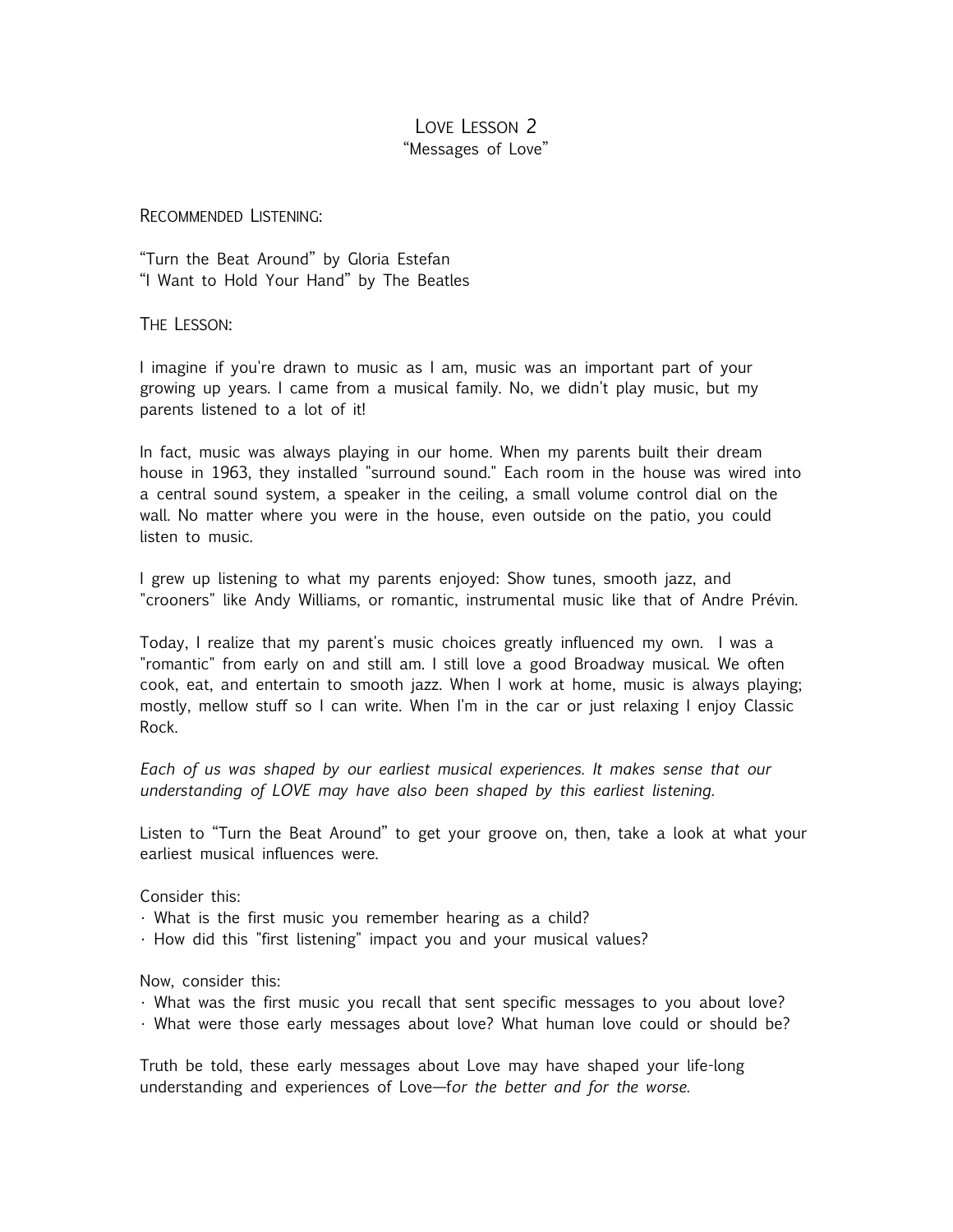## LESSON 2 REFLECTION QUESTIONS & PRACTICE

Take some time to reflect on the earliest messages you heard about human love. Cultivate curiosity about how they may have informed your current attitudes about love and relationship. This is a very important step in getting to know yourself as a partner, lover, friend, or family member, and what you really believe about Love. Be compassionate with yourself about what you discover.

**INSPIRATION** 

"The thinking mind is extinguished in love."

 $\sim$  Ram Dass

BEING LOVE BY JANICE LYNNE LUNDY @ 2017 www.JanLundy.com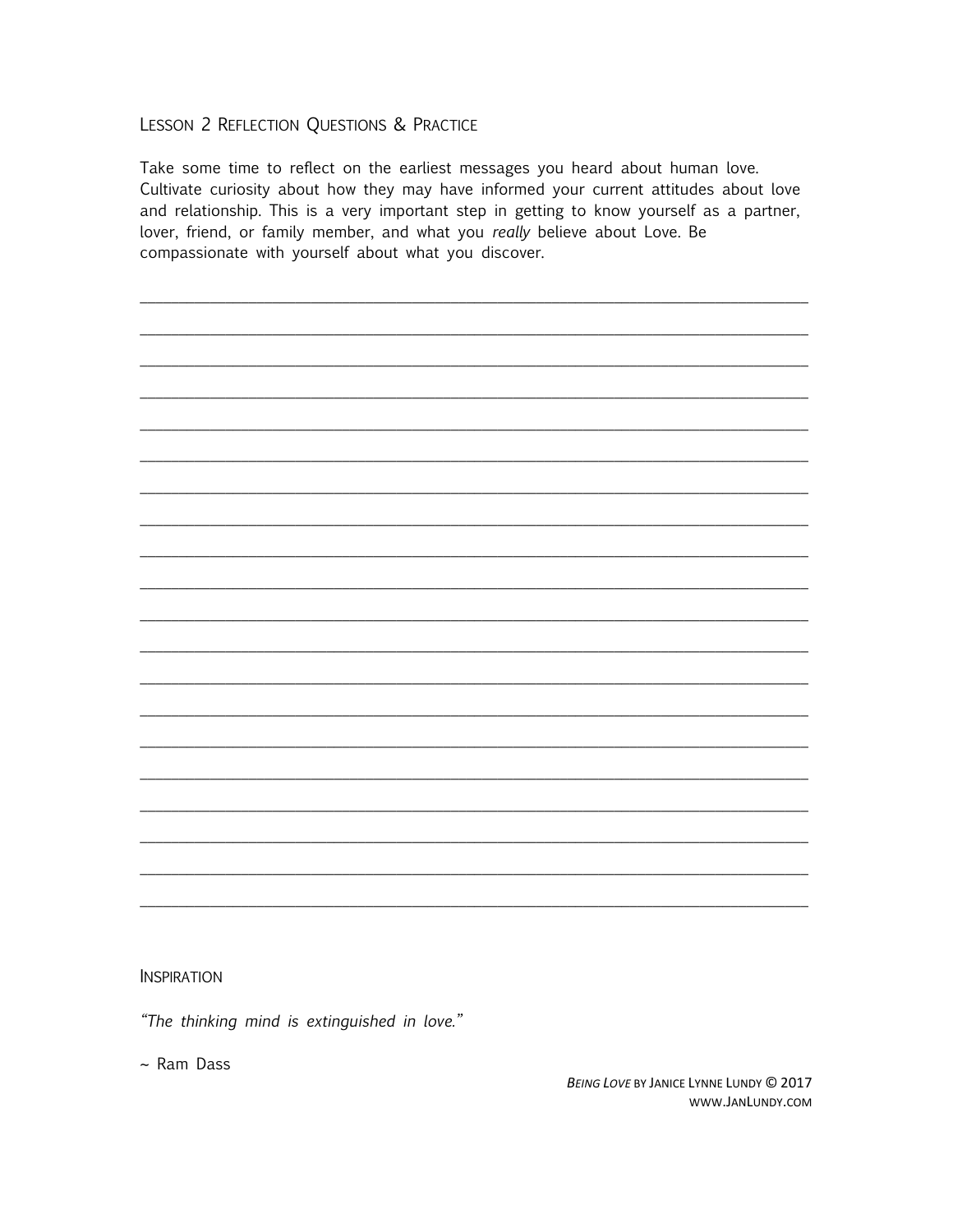# LOVE LESSON 5 Mining for a Heart of Gold

RECOMMENDED LISTENING:

"Heart of Gold" by Neil Young

THE LESSON:

Singer/songwriter, Neal Young, expresses our search for Real Love in a most thoughtprovoking way. It appears he might be singing about his desire to find just the right partner to love—someone with a "heart of gold." Yet, as our listening deepens, he could be referring to himself; his relationship with himself, uncovering his own "heart of gold."

Young describes the many things he's done in life, the places he's been, and how each has not provided him with the Love he had hoped. Is it Love for an ideal other of which he speaks? Or has he traveled far and wide enough to connect with his own good, loving heart?

Without asking him, we might never know, yet Young raises a powerful point when it comes to Love. How can we hope to experience the Love we desire without being connected with our own "heart of gold"? To be able to receive Love, we must be able to wholeheartedly give it. We must have the ability to be fully present and unconditional with ourselves before we can be fully present and unconditionally loving to others.

I invite you to listen to this song in two ways: First, as a song of longing to have deep and profound Love in one's life. Second, as a song of desire to connect with one's innate goodness, one's true identity; to live with self-acceptance and self-love.

I wonder which version resonates with you in relation to where you find yourself in life right now.

What does it mean to you when someone has a "heart of gold"? Have you had the privilege of being in relationship with someone like this? What did they bring to the relationship?

So often we get trapped into thinking that a relationship with "the other" is the treasure to be mined, when, actually the relationship with ourself is the one that deserves our utmost attention and efforts. This really is the crux of the spiritual journey into Love, isn't it? Mining for our "heart of gold" may be the work of our lifetime and also the one that offers the most dazzling results.

Young's song ends on a poignant note. He is aware of his aging and time running out. His longing to be connected to that which matters most runs deep like a river. It is a river, when followed with faithfulness and hope, leads to the only Source that can quench his spiritual thirst—unconditional Love. The same can be true for any of us.